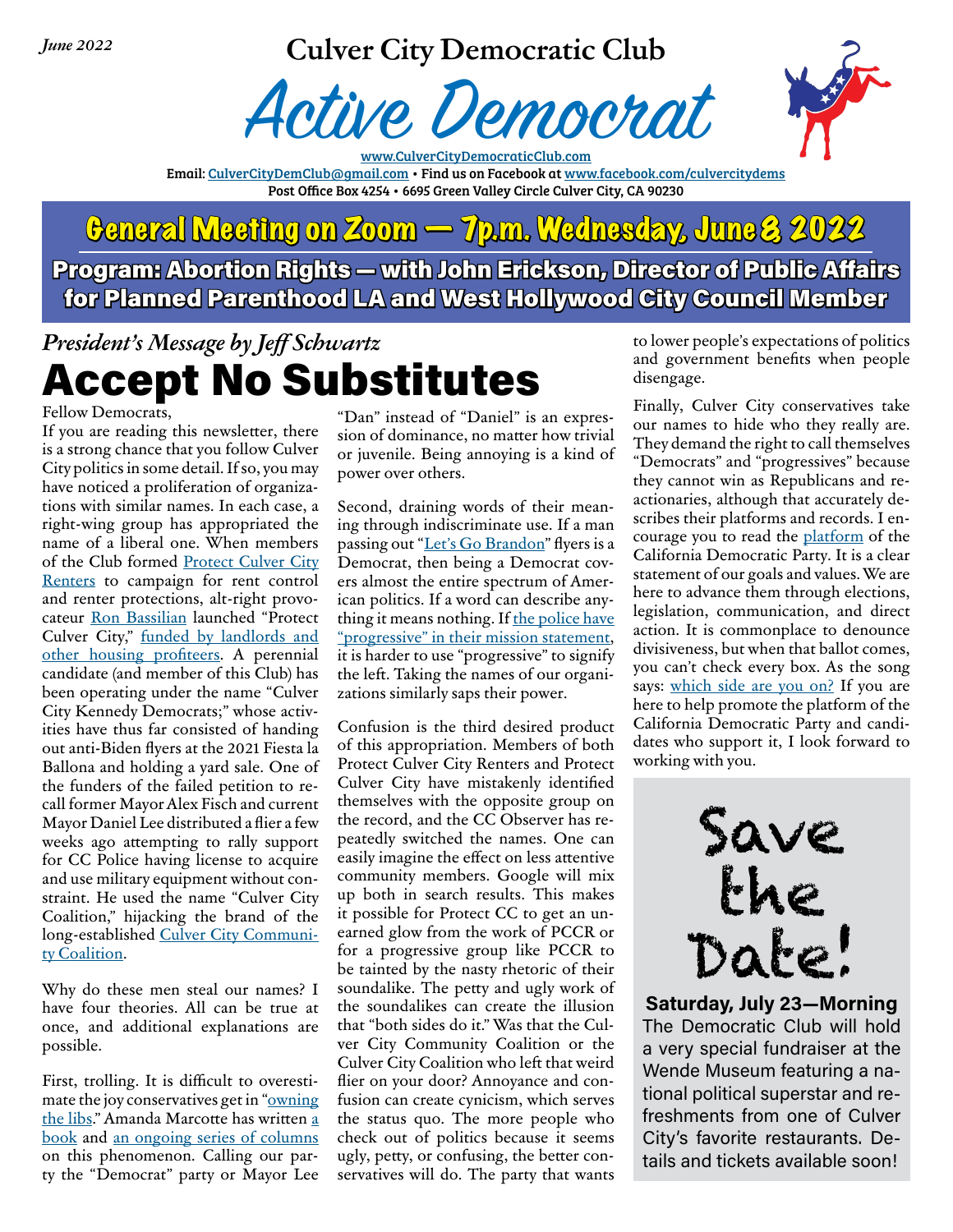<span id="page-1-0"></span>

| <b>DEMOCRATIC CLUB</b>                                  | <b>ENDORSEMENTS</b>                                                    |
|---------------------------------------------------------|------------------------------------------------------------------------|
| US Senate (for the two contests)                        | <b>Alex Padilla</b>                                                    |
| <b>U.S. House of Representatives</b><br>- 37th District | No candidate received the 60% of 1                                     |
| <b>CA Governor</b>                                      | <b>Gavin Newsom</b>                                                    |
| <b>CA Lt. Governor</b>                                  | <b>Eleni Kounalakis</b>                                                |
| <b>CA Attorney General</b>                              | <b>Rob Bonta</b>                                                       |
| <b>CA Secretary of State</b>                            | <b>Dr. Shirley Weber</b>                                               |
| <b>State Treasurer</b>                                  | <b>Fiona Ma</b>                                                        |
| <b>CA State Controller</b>                              | I No candidate received the 60% of 1<br>votes required for endorsement |
| <b>State Insurance Commissioner</b>                     | <b>Marc Levine</b>                                                     |
| <b>State School Superintendent</b>                      | <b>Tony Thurmond</b>                                                   |
| <b>State Senate SD28</b>                                | <b>Lola Smallwood-Cuevas</b>                                           |
| <b>State Assembly AD55</b>                              | <b>Isaac Bryan</b>                                                     |
| State Board of Equalization Dist. 13 Tony Vazquez       |                                                                        |
| <b>LA County Sheriff</b>                                | <b>Eric Strong</b>                                                     |
| <b>LA County Assessor</b>                               | <b>Jeffrey Prang</b>                                                   |
| LA Superior Court Judge Seat 60                         | <b>Anna Reitano</b>                                                    |
| LA Superior Court Judge Seat 67                         | <b>Elizabeth Lashley-Haynes</b>                                        |
| LA Superior Court Judge Seat 70                         | <b>Holly Hancock</b>                                                   |
| <b>LA Superior Court Judge Seat 90</b>                  | <b>Kevin McGurk</b>                                                    |
| <b>LA Superior Court Judge Seat 118</b>                 | <b>Carolyn JiYoung Park</b>                                            |
| <b>LA Superior Court Judge Seat 151</b>                 | <b>Patrick Hare</b>                                                    |
|                                                         |                                                                        |







**Lucy Scardino at the Culver City rally to preserve Roe v. Wade. Her sign says: "I can't believe I am still protesting this S\_ \_T!"**

## **JOIN THE CLUB** or renew your **MEMBERSHIP**

**For information on becoming a member of the Culver City Democratic Club call Diane Rosenberg at (310) 398-5328** *or* **[Click here to join the](https://secure.actblue.com/contribute/page/ccdcmembership)** 

**[Club or renew your](https://secure.actblue.com/contribute/page/ccdcmembership)  membership online** 



**ORGANIZE**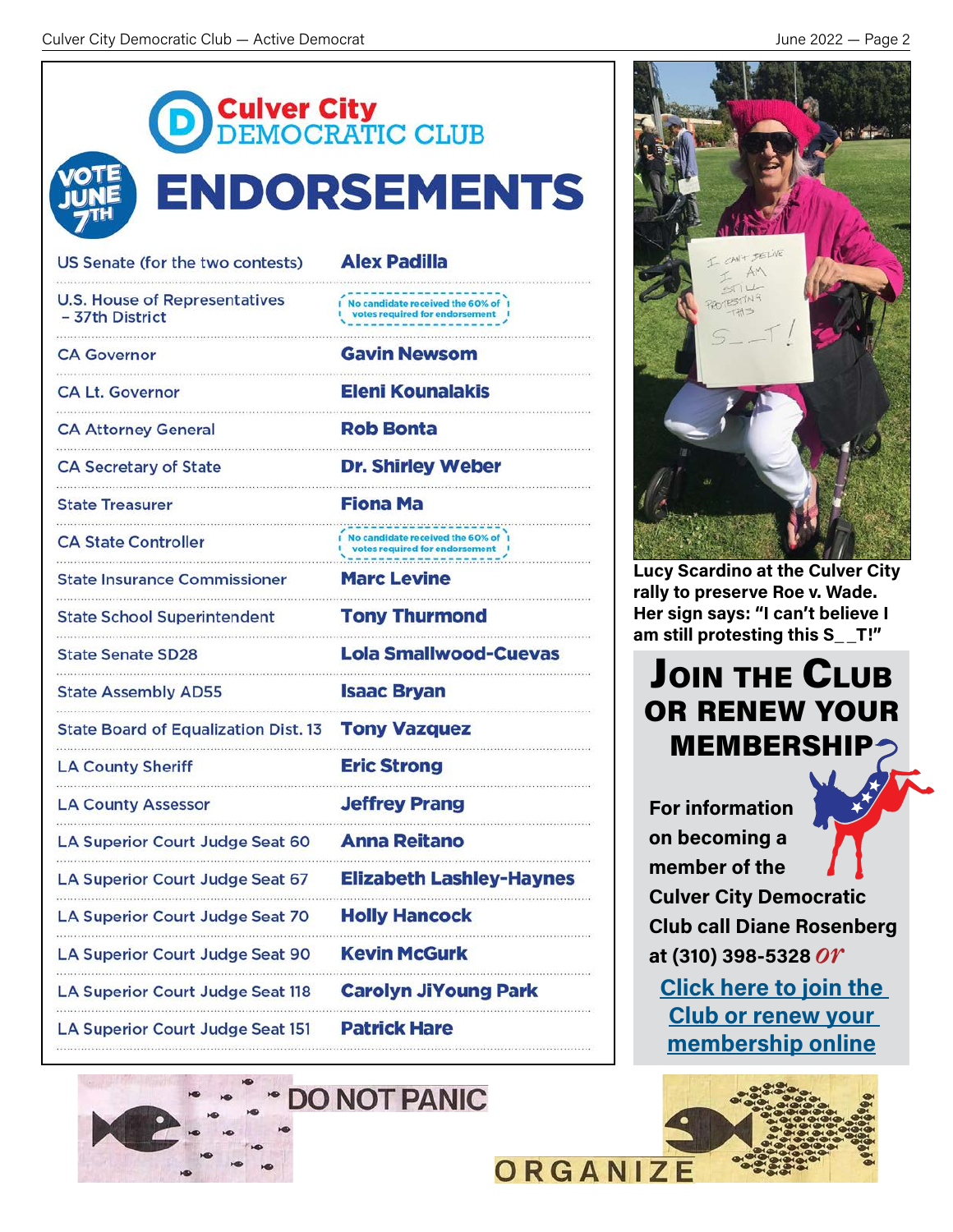## **Di's Corner:** *by Diane Rosenberg*

Update on Club member Charlotte Gunter. She is still hanging in there. Always with a positive attitude. Three weeks ago she had a small accident in her house and injured her right foot. Other than that she is fine.

On Saturday, April 30, Congresswoman Karen Bass opened her Campaign office for Mayor of Los Angeles at La Brea and Obama Blvds. Darryl and Amy Cherness and myself attended. Among the dignitaries who were there were the Honorable Diane E. Watson, Assemblyperson Isaac Bryan, Congresswoman Judy Chu, and, from the Los Angeles County Board of Supervisors, Holly Mitchell.

| Table<br>of<br><b>Contents</b>                   |               |  |
|--------------------------------------------------|---------------|--|
| <b>CCDC Endorsements page 2</b>                  |               |  |
| <b>Social Security</b><br><b>A Sacred Trust</b>  | page 4        |  |
| <b>Culver City</b><br>Pride Ride June 26 page 5  |               |  |
| Don't Tax the Sun! page 6                        |               |  |
| <b>What Flag Day</b><br><b>Means to Me</b>       | <u>page 6</u> |  |
| <b>Endorsed</b><br><b>Candidates</b>             | page 7        |  |
| <b>More</b><br><b>Endorsed Candidates page 8</b> |               |  |

**Comments expressed in the newsletter are the opinions of the authors and do not necessarily represent the position of the Culver City Democratic Club**



## **ANNOUNCEMENTS**

.<br>Our Club website: [www.culvercitydemocraticclub.com](http://www.culvercitydemocraticclub.com) Follow us on Twitter: @CulvCityDemClub Instagram: CulverCityDemClub

and Facebook:<https://www.facebook.com/CulverCityDems>

**June 2 • 10:30 AM** [Don't Tax the Sun Rally](https://secure.everyaction.com/KA_CwQtGfUON3B2Bi-ZA8w2)

In support of rooftop solar Grand Park – Downtown Los Angeles

> **June 6 • 7 PM**  [Culver City Council Meeting](https://www.culvercity.org/City-Hall/Meetings-Agendas)

**June 7** Last Day to Vote in June 7th Primary Election Sign up to [track your Vote-by-Mail Ballot here](https://www.lavote.gov/av_inquiry)

**June 9**  Public Hearings of the House January 6 Committee

> **June 13 • 7 PM**  [Culver City Council Meeting](https://www.culvercity.org/City-Hall/Meetings-Agendas)

> > **June 14** Flag Day

> > > **June 18**

[Mass Poor People's and Low Wage Worker's Assembly and](https://www.poorpeoplescampaign.org/) [Moral March on Washington and to the Polls](https://www.poorpeoplescampaign.org/)

> **June 19** Juneteenth



**June 26 • 9AM – 1 PM** [Culver City Pride Ride and Rally](https://ccpride.splashthat.com/?fbclid=IwAR0IwPSywxoURChkVo27qkumaKLqP9_Xve5yxjYFZOMEMukdn4hwsqLYf1U)

**June 27 • 7 PM**  [Culver City Council Meeting](https://www.culvercity.org/City-Hall/Meetings-Agendas)

**June 28** Anniversary of the Stonewall Rebellion

**For Volunteer Opportunities to help keep Congress Blue, go to:** <https://www.mobilize.us/cadems/>

**Join the Grassroots Democrats HQ for GOTV Opportunities** Phone banks and Canvasses. You can [RSVP for all opportunities](https://grassrootsdems.org)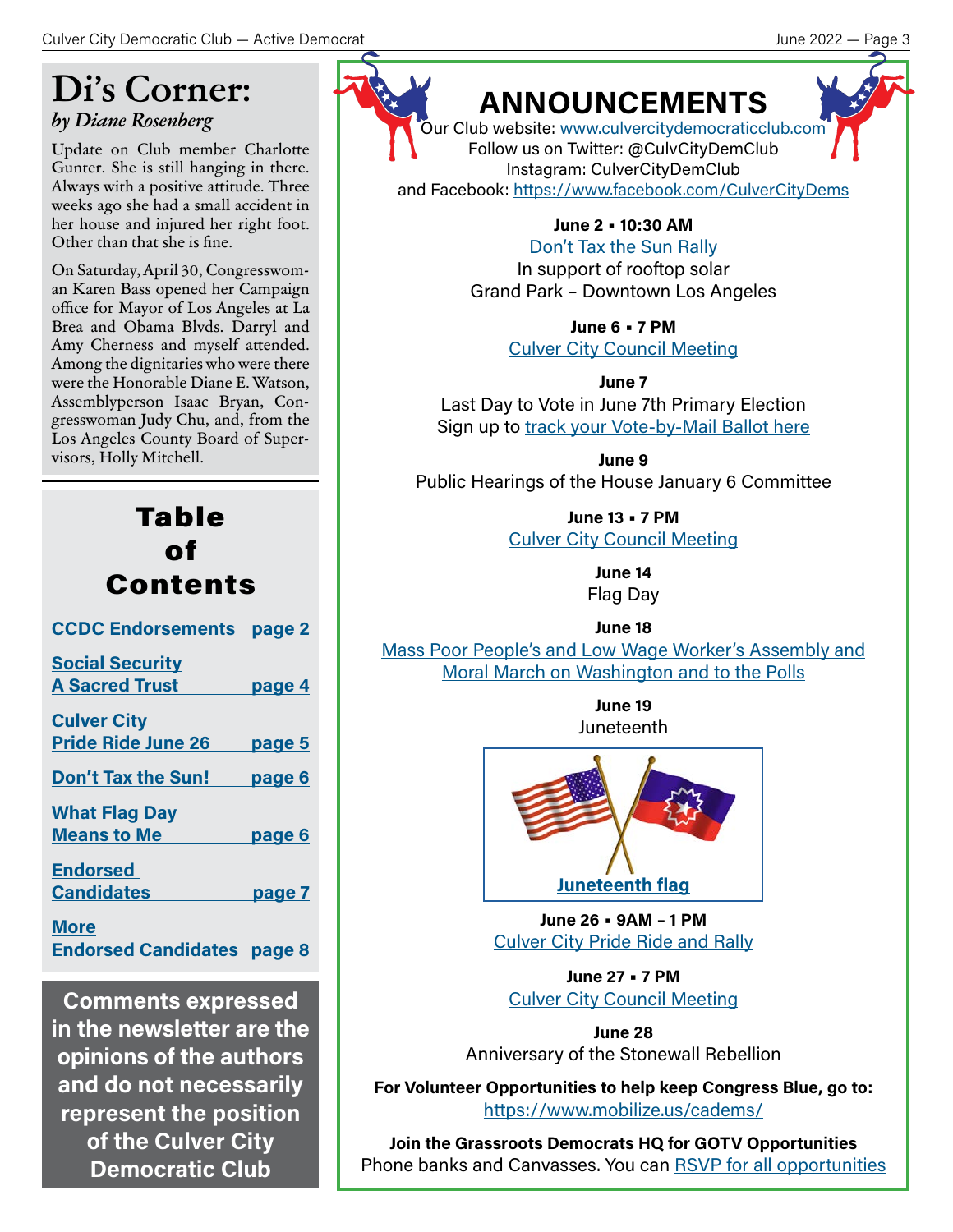## <span id="page-3-0"></span>A Resolution to support Social Security — a Sacred Trust

At our June 8, 2022 meeting, Club members will be asked to consider a resolution in support of HR5723 and its Senate version, S3071, along with a supporting resolution in the California Legislature, SJR-11.

Under new CDP rules, the State Party's Legislation Committee will no longer consider bills for endorsement if they are presented by individuals or Democratic Clubs. However, the CDP Senior Caucus can and will present HR5723 and SJR11 to the CDP Legislation Committee. The resolution below seeks to support the Senior Caucus in its efforts and to ask the County Committee to take action as well.

### PROPOSED Resolution of the Culver City Democratic Club In Support of HR5723 and SJR-11

WHEREAS SJR-11 (Skinner), introduced on February 18, 2022, calls upon California's Congressional delegation to call for a vote, and vote in favor of HR5723 The Social Security 2100 Act: A Sacred Trust (Larson), introduced on October 26, 2021, to protect, improve, and expand the social security system for current and future generations by strengthening benefits, the trust fund, and service delivery;

WHEREAS over six million Californians receive social security benefits, the growing California senior population will reach record levels at more than twenty-five percent (25%) of the state population by 2035, and the social security trust fund will be depleted by 2034 requiring approximately twenty percent (20%) reductions in benefits in 2035 and further reductions in years that follow; and

WHEREAS HR5723 would protect our Social Security system and improve benefits for current and future generations. It would increase benefits across the board and improve the COLA, minimum benefits, and benefits for widows and widowers. This bill would restore the student benefit up to age 26 and increase access to benefits for children living with grandparents. The bill would also ensure millionaires and billionaires pay their fair share into Social Security,

THEREFORE BE IT RESOLVED, that the Culver City Democratic Club calls on our state and federal legislators to support HR5723, S3071 (the Senate version of HR5723) and SJR-11.

BE IT FURTHER RESOLVED, that the Culver City Democratic Club supports the CDP Senior Caucus in its recommendation that the California Democratic Party support SJR-11 and HR5723 and requests that the Los Angeles County Democratic Party recommend that the California Democratic Party support HR5723 and S3071 and SJR-11.

## **Social** Security 2100: A Sacred Trust

Social Security was signed into law by a Democratic President in 1935 and for decades on end SSA has paid out every benefit owed so that families will be able to live in dignity at retirement or disability or upon a wage earner's premature death. Now it is clear that we need to extend the system's solvency, strengthen benefits, and improve SSA's customer service. [HR5723](https://www.congress.gov/bill/117th-congress/house-bill/5723/text) and its Senate twin S3071 aim to do all of that.

Rep John Larson (D-CT), who introduced HR5723, says "Social Security isn't an entitlement, it's the insurance you've paid for. We need to enhance the program's benefits so that no one who has worked their whole life retires into poverty."

Highlights of the bill include:

### **Strengthened benefits**

• Boosts benefits to all current and new beneficiaries

• Protects against inflation by using a more realistic "Senior COLA" to better reflect the basket of goods and services consumed by Seniors

• Protects low-income workers with a new minimum benefit

• Improves benefits to widows and widowers in two-income households so they are not penalized for having two incomes

• Repeals Ronald Reagan's Windfall Elimination Provision and Government Pension Offset that greatly reduces social security benefits for teachers and other public servants

• Ends 5-month waiting period to receive disability benefits

• Provides caregiver credits toward social security wages

• Extends dependent benefits to students up to age 26

• Increases access to dependent benefits for children living with grandparents and other relatives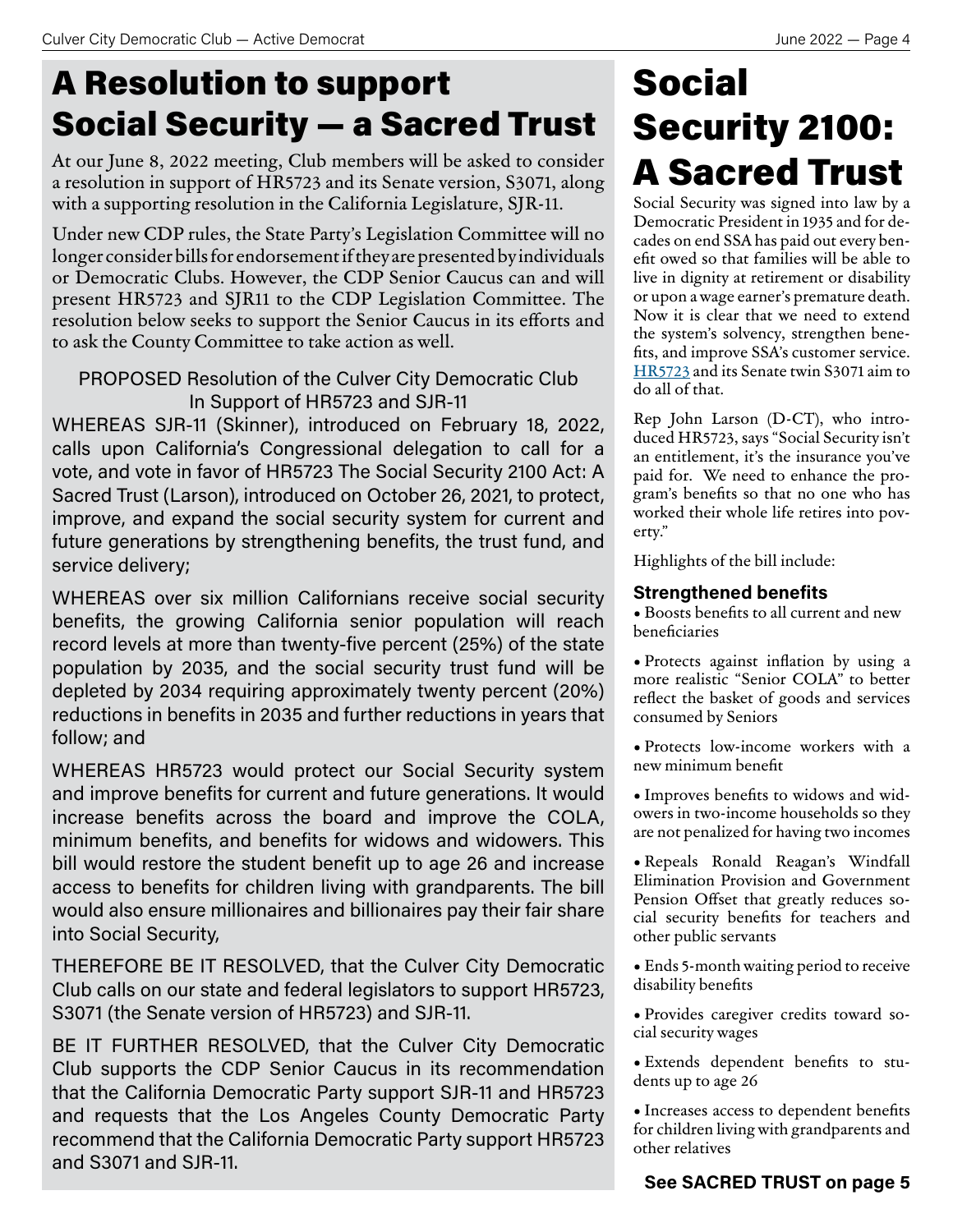## **Extended solvency**

• Adjusts the cap so that income over \$400,000 is subject to payroll tax

#### **Improved customer service**

• Prevents closure of SSA field offices

• Improves access to legal representation for those seeking disability benefits

<span id="page-4-0"></span>**SACRED TRUST from page 4** • Requires mailing of annual SSA statements so that those with limited internet skills can get the information they need

> The Senior Caucus of the California Democratic Party urges all who are currently receiving benefits from Social Security and all those who hope to receive them some day to call Speaker Pelosi's office at (202) 225-4965 and ask her to bring HR5723 for a vote. Our California legisla-

ture is considering a [joint resolution \(SJR-](https://leginfo.legislature.ca.gov/faces/billNavClient.xhtml?bill_id=202120220SJR11)[11\)](https://leginfo.legislature.ca.gov/faces/billNavClient.xhtml?bill_id=202120220SJR11) calling on the California Congressional delegation to give Speaker Pelosi a nudge in that direction. The phone number of State Senator Sydney Kamlager is 916 651 4030 and that of Assembly Member Isaac Bryan is 916 319 2054.

For more information, go to the Youtube [page of the CDP Senior Caucus](https://www.youtube.com/watch?v=WLVEQRLd4jE) and fast forward to 14:35.

## **Culver City [Pride Ride & Rally](https://ccpride.splashthat.com/?fbclid=IwAR0IwPSywxoURChkVo27qkumaKLqP9_Xve5yxjYFZOMEMukdn4hwsqLYf1U)** Ride: Syd Kronenthal Park — 9 a.m. Rally: Main Street — 11 a.m. Culver City — Sunday, June 26



The Culver City Democratic Club is sponsoring the second ever official Pride celebration in Culver City's history. The Culver City Pride Ride and Rally will take place Sunday, June 26, from 9 a.m. to 2 p.m.

Last year, hundreds of cyclists and scooter users took to the streets for a 6-mile Pride Ride ending in a rally celebrating diversity and inclusion in downtown Culver City. [Check out photos of the event here.](https://photos.google.com/share/AF1QipMYphGk9nJFaH3ZvG7cF9P6Xfzad4PcbApMCQF20c2N55Scym-AgyrfgMuIp8Cu4w?key=dmFXQWQ3Q2FqSTU0aTZhMTRTN0w1ay1pVGI4NUpB) We're expecting an even bigger turnout this year. [R.S.V.P. for the Pride Ride](https://ccpride.splashthat.com/?fbclid=IwAR0IwPSywxoURChkVo27qkumaKLqP9_Xve5yxjYFZOMEMukdn4hwsqLYf1U)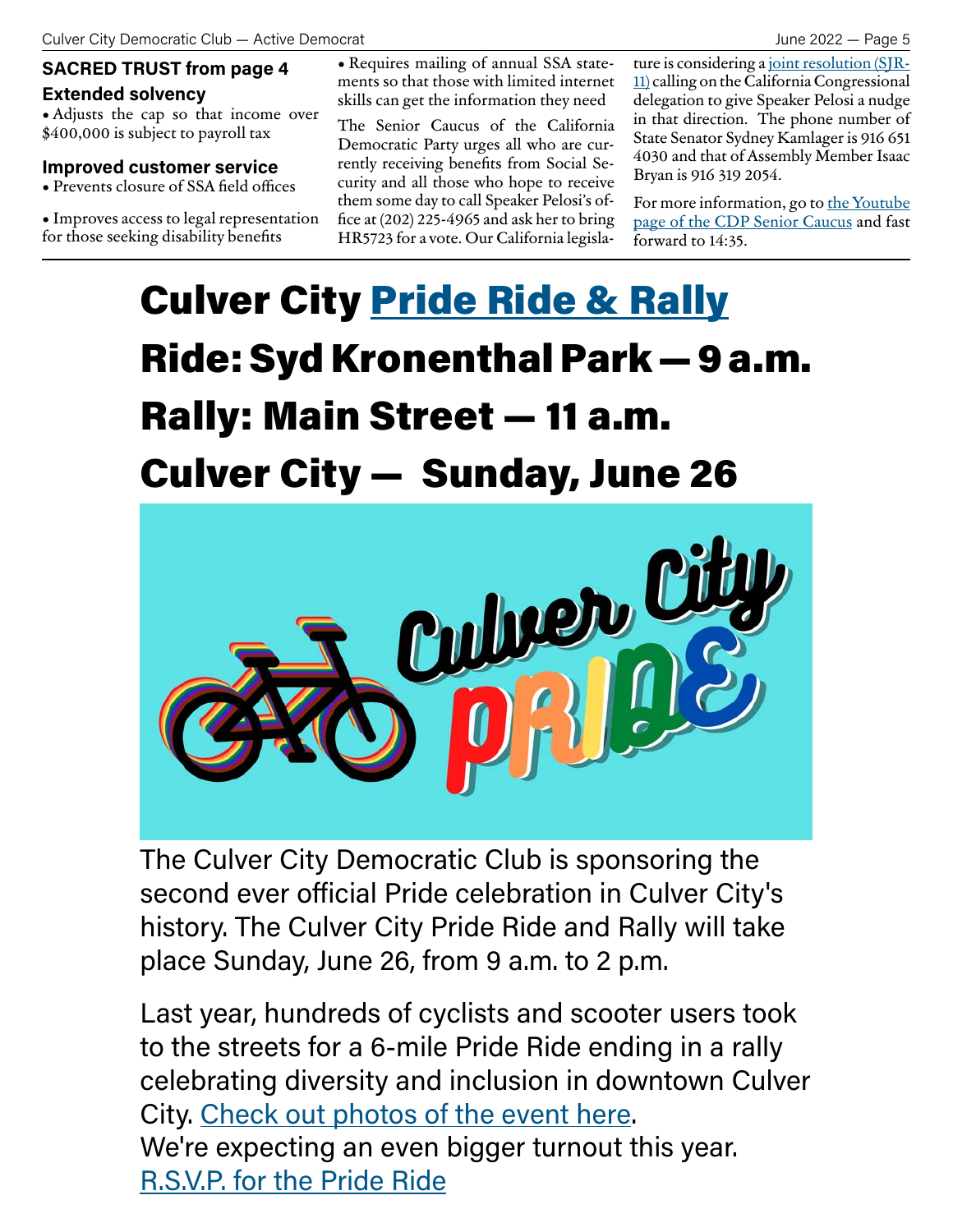# <span id="page-5-0"></span>**Tell CPUC "Don't tax the Sun!"**

Here they go again! The California Public Utilities Commission is STILL considering a plan to Tax the Sun and make rooftop solar unaffordable. The California Solar Alliance asks us to take action on June 2nd to Save California Solar:

• Call Governor Newsom at 916-445-2841

- [RSVP for the Don't Tax the Sun Rally June 2, 2022 at 10:30 AM in](https://secure.everyaction.com/KA_CwQtGfUON3B2Bi-ZA8w2)  [Grand Park, Downtown LA](https://secure.everyaction.com/KA_CwQtGfUON3B2Bi-ZA8w2)
	- Provide [public comment to the CPUC](https://secure.everyaction.com/KA_CwQtGfUON3B2Bi-ZA8w2?fbclid=IwAR3UIakimRNYOzG540Gt5AVBXrQnWFIxC3ToOElMFMpFevhrqP1_nykpMok) June 2nd

For more information to go<https://solarrights.org/solartaxisback/>

# What Flag Day means to me

### *by Cynthia Hart*

June 14 is Flag Day. I re-negotiated my relationship with the American Flag on June 8, 1977. It was a particularly dark night for the brothers and sisters of the LGBTQ community. (The "lavender menace", as we styled ourselves back in the day.) It was just about three weeks before the Christopher Street West parade that year and about one week before Flag Day.

Before that date, it had seemed that our community was just beginning to make a bit of progress in our struggle to be out and free. Wonder of wonders! Dade County Florida had passed an anti-discrimination ordinance. But this ordinance triggered the very mother of all backlashes starring Anita FREAKIN' Bryant the "Florida Orange Juice Girl" herself on an anti-gay crusade called "Save our Children" with Christian Americans waving the Stars and Stripes and sporting "Kill a Queer for Christ" bumper stickers. And soon this movement bore "fruit" (pardon the expression) on June 7th, when the anti-discrimination ordinance was repealed by a margin of 69 to 31 percent.

The flag wavers and bumper sticker bearers promised that their movement would go national. This could not go unanswered. The next night, the gays and lesbians marched on Hollywood.

I don't know if I was more frightened or more angry. Everyone knew back then that the LAPD and the County Sheriffs had it in for us. Especially women knew the vital importance of parking a considerable distance from any gay/lesbian events because it was well known that the LAPD would take down license plates numbers and use the information to hassle us. I was terrified of getting arrested, but the volunteer march monitors said that we would be fine as long as we kept moving, stayed on the sidewalk, obeyed traffic lights, and didn't block traffic.

I went by myself. But kind women marching under the "Women of Color" banner noticed me alone and invited me to join them. "White is a color too," they said.

And so the solemn procession wound its way through the streets of Hollywood. As far as I know, the LAPD made no arrests that night. Why should there be arrests? As Holly Near said of us. "We are a gentle, angry people."

The march ended at a park for a rally where a local VIP, who was an ally of our community, would speak to us. When she appeared, she was wearing (of all things!) a dress with an American flag design. She looked for all the world like Anita herself! A gasp went up through the crowd and murmurs of "What is she trying to prove?" But the lady in the flag said, "No. This flag does NOT belong to Anita Bryant. This is YOUR flag."

And in that moment, I felt that the most revolutionary act available to me would be to RECLAIM MY FLAG. Yes! My flag. The haters cannot take it from me unless I cede it to them.

That moment is seared in my heart. And today when I go to the Hollywood Bowl, and the LA Phil plays the anthem, I stand up and sing as loud as I can. My flag is still there.

I know this country is imperfect. But I believe it is perfectible. And I see progress. LGBTQ Americans no longer have to spend our lives in a closet on our hands and knees begging to be allowed to live. For now, same sex marriage is the law of the land.

More progress in all areas of social justice work is both possible and necessary. Let us all raise the flag, and make it so.

Our flag.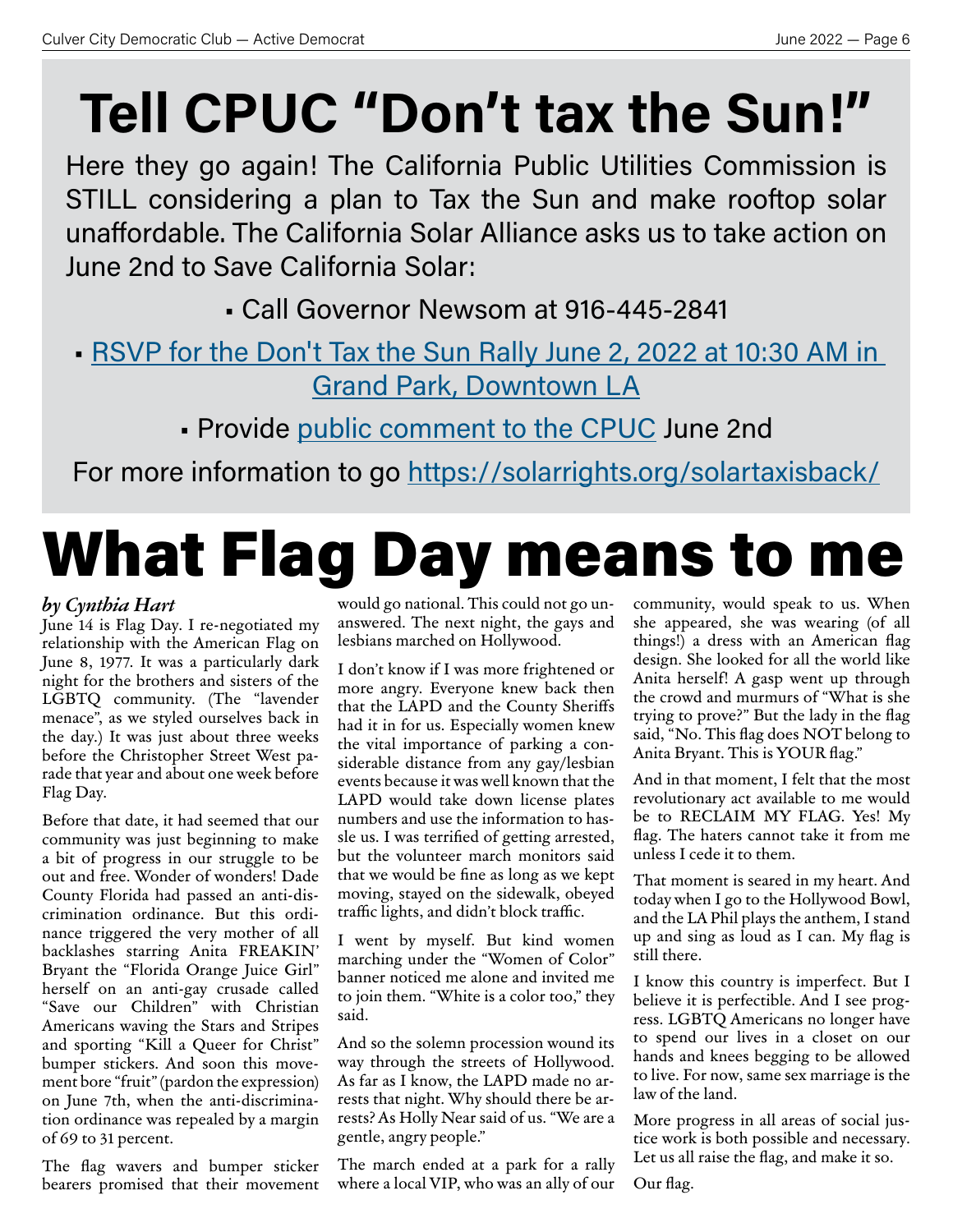## <span id="page-6-0"></span>Candidates endorsed by the Culver City Democratic Club after the April 13 meeting

Five candidates running for various offices in the Los Angeles area appeared at the Club's regular meeting on April 13. We had a chance to ask them questions and then held a special endorsement vote on ElectionBuddy.com after the meeting ended. All five candidates have been endorsed by the Club. Only one of these candidates, judge candidate Patrick Hare, will appear on the Culver City Ballot. None of them will appear on the endorsement card that most Culver City voters will be receiving around May 9, because at the time of the vote the endorsement card had already been sent to the printer.

### **[Fatima Iqbal-Zubair](https://fatimaforassembly.com) State Assembly 65th District**



**[Erin Darling](https://www.erindarling11.com) LA City Council District 11**



**[Karen Bass](https://karenbass.com) Mayor of Los Angeles**



**[Tina Simone McKinnor](https://tina4ca.com) State Assembly 61st District**



**[Patrick Hare](https://www.patrickhareforjudge.com) Judge of the Superior Court #151**